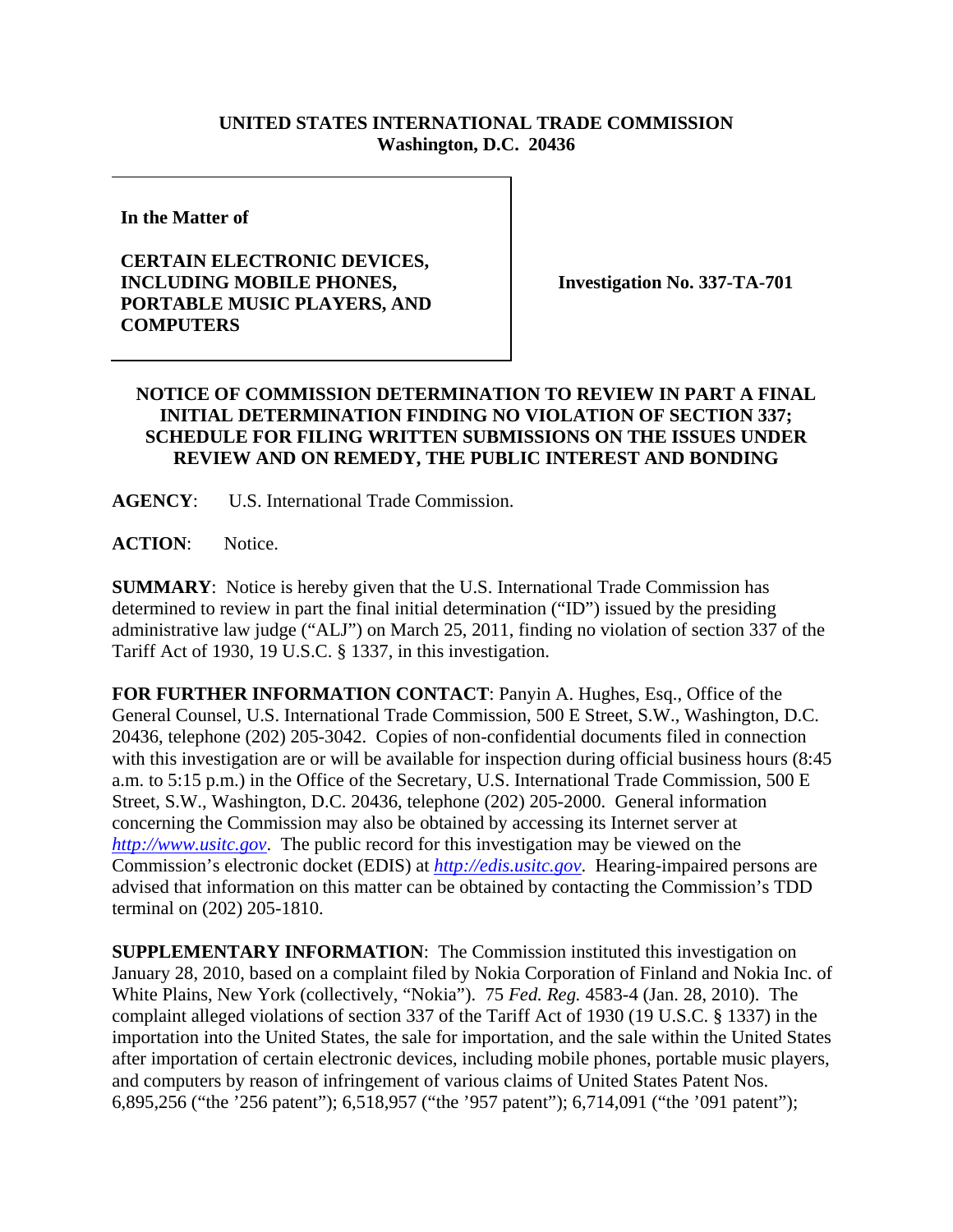6,834,181 ("the '181 patent"); 6,924,789 ("the '789 patent"); 6,073,036 (subsequently terminated from the investigation); and 6,262,735 (subsequently terminated from the investigation). The complaint named Apple Inc. of Cupertino, California as respondent.

 On March 25, 2011, the ALJ issued his final ID, finding no violation of section 337 by Respondents with respect to any of the asserted claims of the asserted patents. Specifically, the ALJ found that the accused products do not infringe the asserted claims of the '091 patent. The ALJ also found that none of the cited references rendered the asserted claims obvious and that the claims were not invalid under 35 U.S.C. § 112 for failure to disclose the best mode. Regarding the '181 patent, the ALJ found that the accused products do not infringe its asserted claims. The ALJ also found that none of the cited references anticipated or rendered obvious the asserted claims. With respect to the '256 patent, the ALJ found that the accused products failed to literally infringe the asserted claims and failed to infringe under the doctrine of equivalents. The ALJ also found that the asserted claims were not invalid for obviousness and were not rendered unenforceable due to inequitable conduct. Concerning the '789 patent, the ALJ found that the accused products met all the limitations of asserted claim 5 under the doctrine of equivalents. The ALJ, however, found that the prior art anticipated and rendered asserted claim 5 invalid. The ALJ concluded that an industry exists within the United States that practices the '789 patent but that a domestic industry does not exist with respect to the '091 patent, the '181 patent and the '256 patent as required by 19 U.S.C. § 1337(a)(2) and (3).

 On April 11, 2011, Nokia and the Commission investigative attorney ("IA") filed petitions for review of the ID. That same day, Apple filed a contingent petition for review of the ID. On April 19, 2011, Nokia and Apple filed responses to the various petitions and contingent petition for review. The IA filed a combined response to Nokia's petition for review and Apple's contingent petition for review on April 22, 2011.

 Having examined the record of this investigation, including the ALJ's final ID, the petitions for review, and the responses thereto, the Commission has determined to review the final ID in part. Specifically, the Commission has determined to review the findings related to the '181 patent and the '256 patent. The Commission has determined not to review any issues related to the '957 patent, the '091 patent, and the '789 patent, and terminates those patents from the investigation.

 The parties are requested to brief their positions on the issues under review with reference to the applicable law and the evidentiary record. In connection with its review, the Commission is particularly interested in responses to the following questions:

- 1. Does the claim term "multiple acoustic cavities each having an acoustic volume" recited in asserted claim 1 of the '181 patent require each "acoustic cavity" to possess any particular acoustic property?
- 2. Assuming that the '181 patent does not require each "acoustic cavity" to possess any particular acoustic properties, does Marqvardsen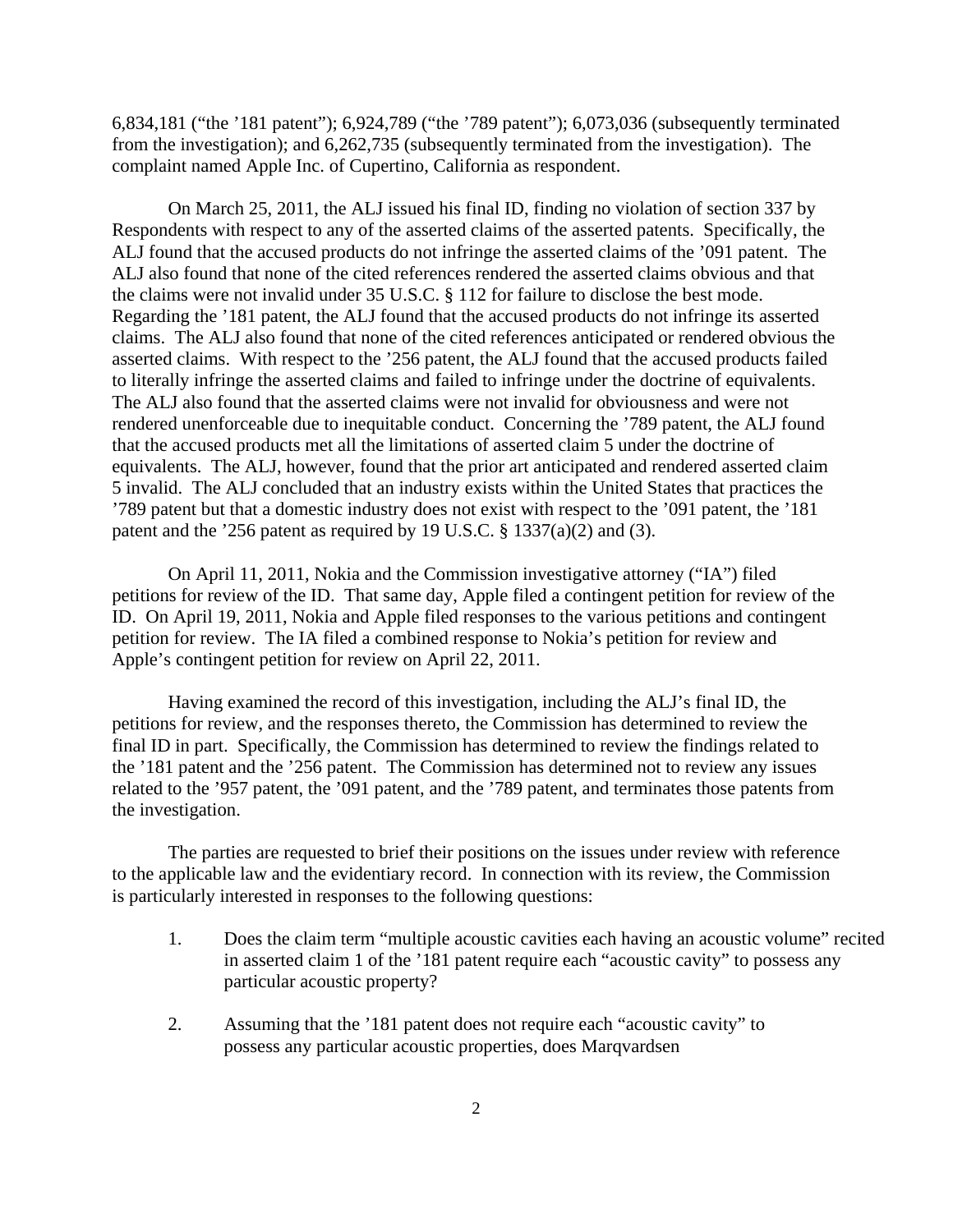(International Publication No. WO 00/38475) anticipate asserted claim 1? *See* ID at 117.

 3. Do the accused products satisfy the "Integrated Mobile Terminal Processor" limitation recited in asserted claim 1 of the '256 patent under the ALJ's construction of that limitation? *See Markman* Order (Order No. 53) at 41-43.

 In connection with the final disposition of this investigation, the Commission may (1) issue an order that could result in the exclusion of the subject articles from entry into the United States, and/or (2) issue one or more cease and desist orders that could result in the respondent(s) being required to cease and desist from engaging in unfair acts in the importation and sale of such articles. Accordingly, the Commission is interested in receiving written submissions that address the form of remedy, if any, that should be ordered. If a party seeks exclusion of an article from entry into the United States for purposes other than entry for consumption, the party should so indicate and provide information establishing that activities involving other types of entry either are adversely affecting it or likely to do so. For background, *see In the Matter of Certain Devices for Connecting Computers via Telephone Lines*, Inv. No. 337-TA-360, USITC Pub. No. 2843 (December 1994) (Commission Opinion).

 If the Commission contemplates some form of remedy, it must consider the effects of that remedy upon the public interest. The factors the Commission will consider include the effect that an exclusion order and/or cease and desist orders would have on (1) the public health and welfare, (2) competitive conditions in the U.S. economy, (3) U.S. production of articles that are like or directly competitive with those that are subject to investigation, and (4) U.S. consumers. The Commission is therefore interested in receiving written submissions that address the aforementioned public interest factors in the context of this investigation.

 If the Commission orders some form of remedy, the U.S. Trade Representative, as delegated by the President, has 60 days to approve or disapprove the Commission's action. *See*  Presidential Memorandum of July 21, 2005, 70 *Fed. Reg.* 43251 (July 26, 2005). During this period, the subject articles would be entitled to enter the United States under bond, in an amount determined by the Commission. The Commission is therefore interested in receiving submissions concerning the amount of the bond that should be imposed if a remedy is ordered.

**WRITTEN SUBMISSIONS**:The parties to the investigation are requested to file written submissions on the issues identified in this notice. Parties to the investigation, interested government agencies, and any other interested parties are encouraged to file written submissions on the issues of remedy, the public interest, and bonding. Such submissions should address the recommended determination by the ALJ on remedy and bonding with respect to the '256 patent and the '181 patent. Complainants and the IA are also requested to submit proposed remedial orders for the Commission's consideration. Complainants are also requested to state the date that the patent expires and the HTSUS numbers under which the accused products are imported. The written submissions and proposed remedial orders must be filed no later than close of business on Thursday, June 9, 2011. Reply submissions must be filed no later than the close of